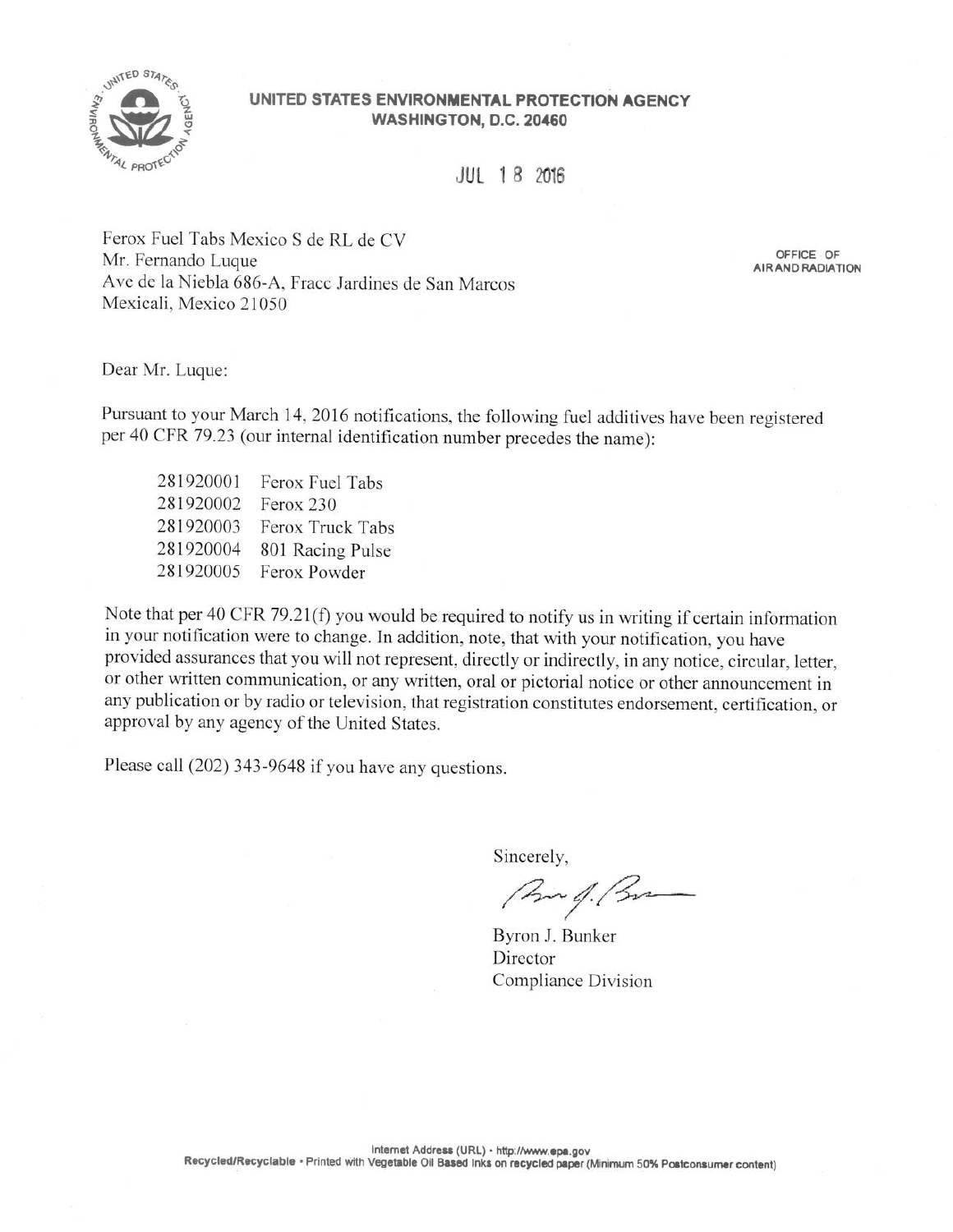

UNITED STATES ENVIRONMENTAL PROTECTION AGENCY WASHINGTON, D.C. 20460

MAR 1 4 2006

Ferox, Inc. Mr. John Hill Director of Sales P.O. Box 277 (145 North Geneva Road, Vineyard, UT 84059) Orem, UT 84059-0277

OFFICE OF AIR AND RADIATION

Dear Mr. Hill:

Pursuant to your October 24, 2005 notification, the following fuel additive has been registered per 40 CFR 79.23 (our internal identification number precedes the name);

136020014 Ferox Fuel Tabs

Note that per 40 CFR  $79.21(f)$  you would be required to notify us in writing if certain information in your notification were to change. In addition, note, that with your notification, you have provided assurances that you will not represent, directly or indirectly, in any notice, circular, letter, or other written communication, or any written, oral or pictorial notice or other announcement in any publication or by radio or television, that registration of this additive constitutes endorsement, certification, or approval by any agency of the United States.

Please call (202) 343-9754 if you have any questions.

Sincerely,

Karl J. Simon Acting Director Compliance and Innovative Strategies Division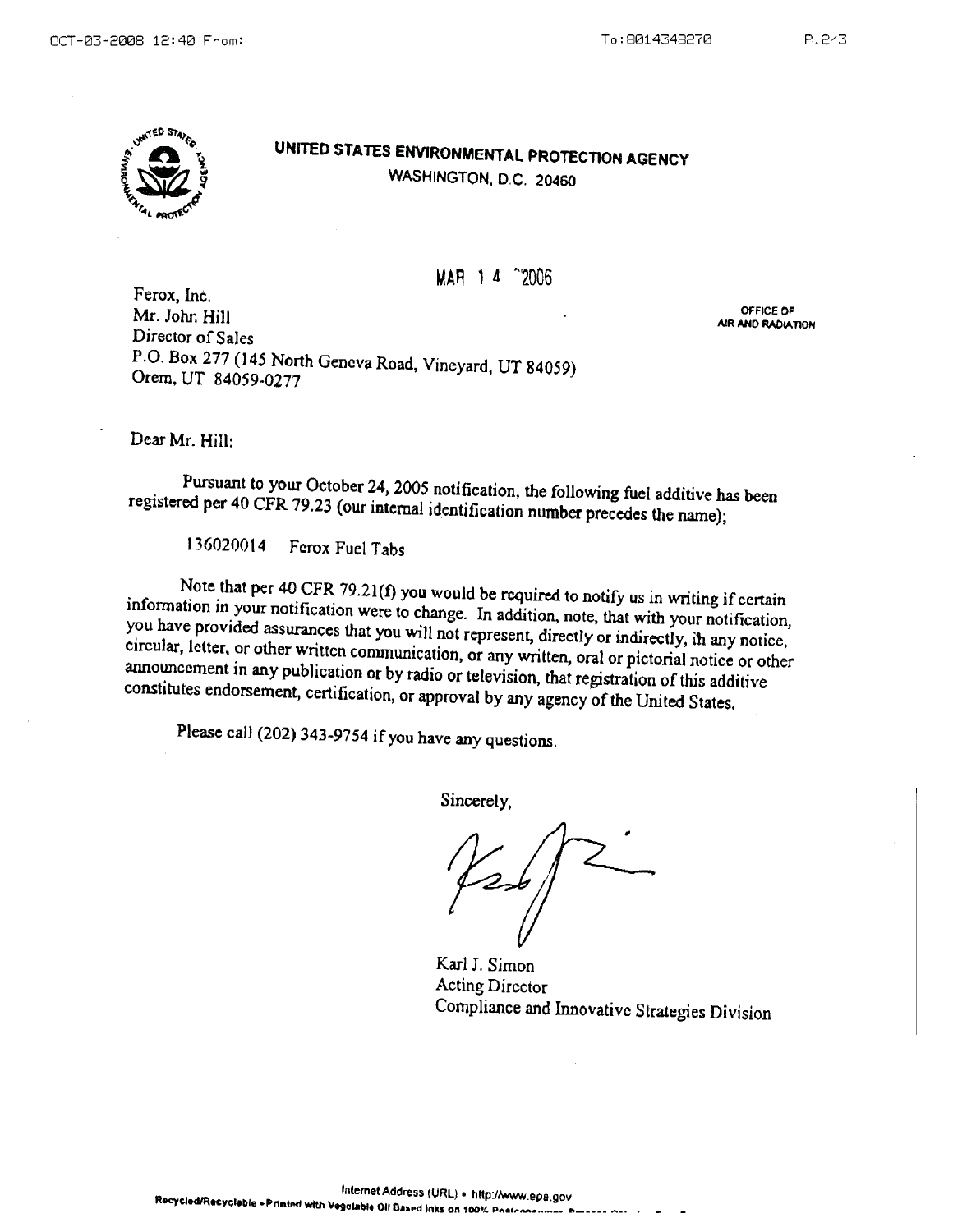

#### UNITED STATES ENVIRONMENTAL PROTECTION AGENCY WASHINGTON, D.C. 20460

### $NOT \perp 3 \text{ } ^{coco}$

Parish Chemical Company Attn: Mr. W. Wesley Parish President 145 North Geneva Road Orem, Utah 84057

Dear Mr. Parish:

Pursuant to your Fuel Additive Manufacturer Notification received on 24 October 1989, the following fuel additive has been registered in accordance with the regulations for the Registration of Fuels and Fuel Additives at 40 CFR 79  $(copy enclosed):$ 

#### Ferox 230

Note that per 40 CFR 79.21(f) you would be required to notify the Environmental Protection Agency, Office of Fuel and Fuel Additive Registration, in writing, if certain information provided in your notification were to change.

In addition, note that with your notification you have provided assurances that you will not represent, directly or indirectly, in any notice, circular, letter, or other written communication, or any written, oral, or pictorial notice or other announcement in any publication or by radio or television, that registration of this fuel additive constitutes endorsement, certification, or approval by any agency of the United States.

If you have any questions, please call the Office of Fuel and Fuel Additive Registration at (202)475-8001.

Sincerely yours,

marc Nillson

Marc R. Hillson Acting Director Field Operations & Support Division

Enclosure

FOSD/OFFAR/MDLesh: 10/26/89, Rm. 114FC (202)475-8001

OFFICE OF AIR AND RADIATION